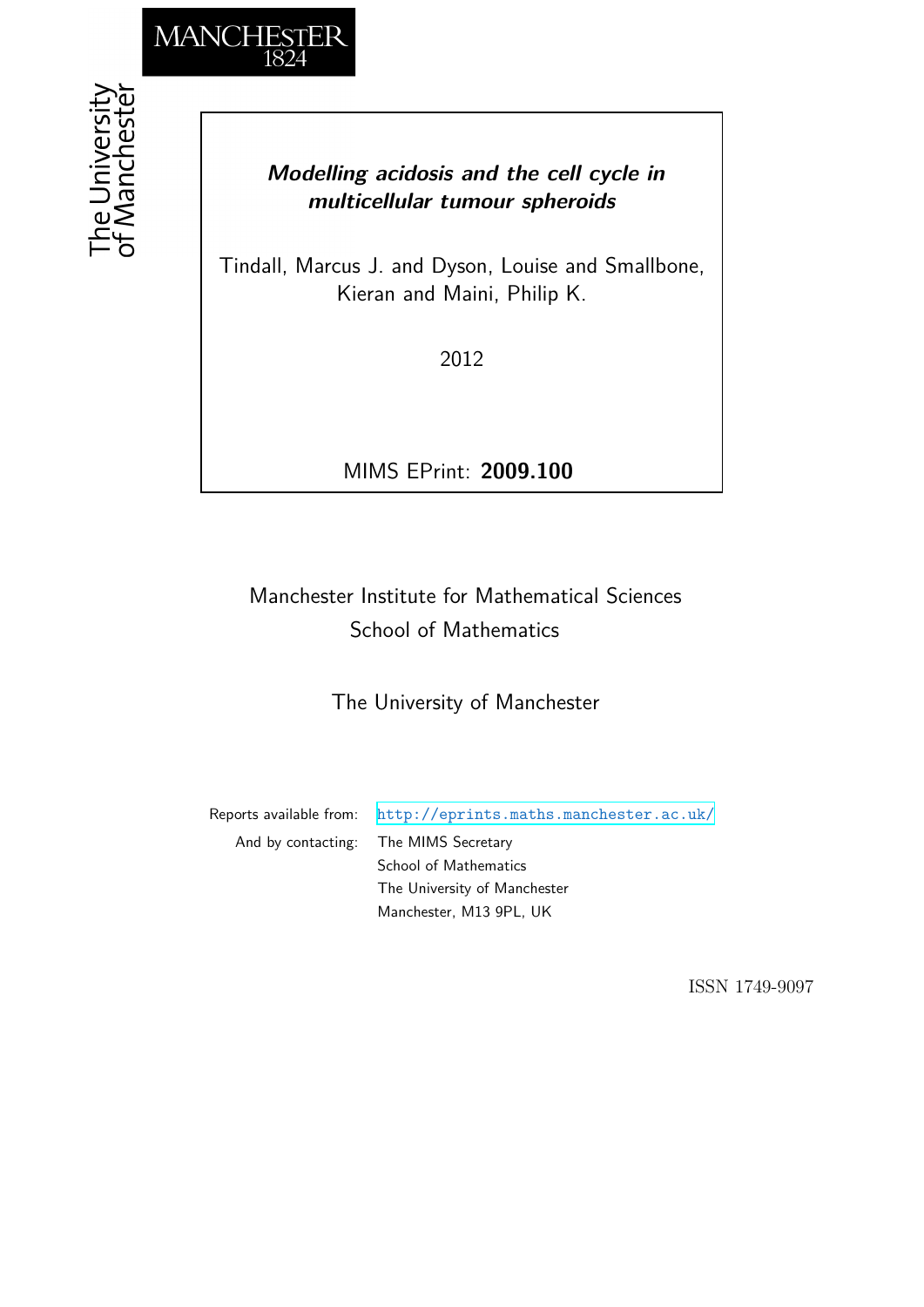Contents lists available at [SciVerse ScienceDirect](www.elsevier.com/locate/yjtbi)



Journal of Theoretical Biology



journal homepage: <www.elsevier.com/locate/yjtbi>

# Modelling acidosis and the cell cycle in multicellular tumour spheroids

Marcus J. Tindall<sup>e,f,g,</sup>\*, Louise Dyson<sup>a</sup>, Kieran Smallbone <sup>b,c</sup>, Philip K. Maini<sup>a,d</sup>

<sup>a</sup> Centre for Mathematical Biology, Mathematical Institute, 24-29 St Giles', Oxford OX1 3LB, UK

**b Manchester Centre for Integrative Systems Biology, Manchester Interdisciplinary Biocentre, 131 Princess Street, Manchester M1 7DN, UK** 

<sup>c</sup> School of Mathematics, University of Manchester, Oxford Road, Manchester M13 9PL, UK

<sup>d</sup> Oxford Centre for Integrative Systems Biology, Department of Biochemistry, South Parks Road, Oxford OX1 3QU, UK

e School of Biological Sciences, University of Reading, Whiteknights, Reading RG6 6BX, UK

<sup>f</sup> Department of Mathematics & Statistics, University of Reading, Whiteknights, PO Box 220, Reading RG6 6AX, UK

<sup>g</sup> Institute for Cardiovascular and Metabolic Research, University of Reading, PO Box 218, Whiteknights, Reading RG6 6AA, UK

#### article info

Article history: Received 3 June 2011 Received in revised form 12 October 2011 Accepted 9 November 2011 Available online 8 December 2011

Keywords: Acid Mathematical model Quiescence Proliferating

## ABSTRACT

A partial differential equation model is developed to understand the effect that nutrient and acidosis have on the distribution of proliferating and quiescent cells and dead cell material (necrotic and apoptotic) within a multicellular tumour spheroid. The rates of cell quiescence and necrosis depend upon the local nutrient and acid concentrations and quiescent cells are assumed to consume less nutrient and produce less acid than proliferating cells. Analysis of the differences in nutrient consumption and acid production by quiescent and proliferating cells shows low nutrient levels do not necessarily lead to increased acid concentration via anaerobic metabolism. Rather, it is the balance between proliferating and quiescent cells within the tumour which is important; decreased nutrient levels lead to more quiescent cells, which produce less acid than proliferating cells. We examine this effect via a sensitivity analysis which also includes a quantification of the effect that nutrient and acid concentrations have on the rates of cell quiescence and necrosis.

Crown Copyright @ 2011 Published by Elsevier Ltd. All rights reserved.

# 1. Introduction

Multicellular tumour spheroids (MCTS) are three-dimensional cellular aggregates which mimic many of the characteristics of in vivo avascular tumours ([Mueller-Klieser, 1997](#page-9-0)). They have been the focus of research for experimentalists and applied mathematicians over the past 30 years [\(Araujo and McElwain, 2004;](#page-8-0) [Roose](#page-9-0) [et al., 2007\)](#page-9-0). Whilst able to mimic many characteristics of in vivo tumours, for instance the observed spatial variation in oxygen and glucose concentrations from the outer to inner regions ([Kunz-](#page-9-0)[Schugart et al., 1998](#page-9-0); [Mueller-Klieser, 1997\)](#page-9-0), MCTS are not widely used in cancer drug discovery, due to the cell culture techniques being more complex than standard 2D monolayers ([Tung et al.,](#page-9-0) [2011\)](#page-9-0).

Initial mathematical modelling work in the area focused on simple models describing MCTS growth in the context of nutrient delivery to the tumour [\(Burton, 1996;](#page-8-0) [Greenspan, 1972](#page-8-0)). With time and further experimental understanding a number of continuum mathematical models have been developed which have focused on the effect certain biological mechanisms (biochemical

Tel.: +44 0118 378 8992; fax: +44 0118 931 3423.

E-mail address: [m.tindall@reading.ac.uk \(M.J. Tindall\).](mailto:m.tindall@reading.ac.uk)

and biomechanical) have on MCTS development (see, for example [Breward et al., 2002;](#page-8-0) [Netti et al., 1995;](#page-9-0) [Ward and King, 1997](#page-9-0)). The work presented here involves mathematical modelling of two different aspects of tumour growth; the cell cycle and acidosis and the effects both of these have on MCTS growth.

The cell cycle is a series of tightly regulated biochemical events which control the growth and development of a cell. To summarise: cells grow during  $G_1$  phase before entering a period during which their DNA is synthesised (S-phase).  $G_2$ , a short period following S-phase, allows the cell time to prepare for cell division, involving splitting of the DNA spindle and physical division of the cell in two (M-phase). The newly generated cells may enter a period of extended time without further proliferation. Such cells are defined to have entered the quiescent G0 phase. In tumour biology entering such a phase is usually driven by factors external to the cell, for instance a decrease in growth factors or nutrient deprivation. Cells may undergo two basic forms of cell death; apoptosis or necrosis. Apoptosis is a decision by a cell to commit cell 'suicide'. In doing so the cell shrinks to form an apoptotic body which is removed by the immune system. Physiological events, such as decreased nutrient concentration within the tumour or high acidity, can have harmful effects on quiescent cells and may eventually lead to necrosis; the breaking down of the cellular wall and release of cell contents into the extracellular environment.

<sup>n</sup> Corresponding author at: Department of Mathematics & Statistics, University of Reading, Whiteknights, PO Box 220, Reading, RG6 6AX, UK.

<sup>0022-5193/\$ -</sup> see front matter Crown Copyright & 2011 Published by Elsevier Ltd. All rights reserved. doi:[10.1016/j.jtbi.2011.11.009](dx.doi.org/10.1016/j.jtbi.2011.11.009)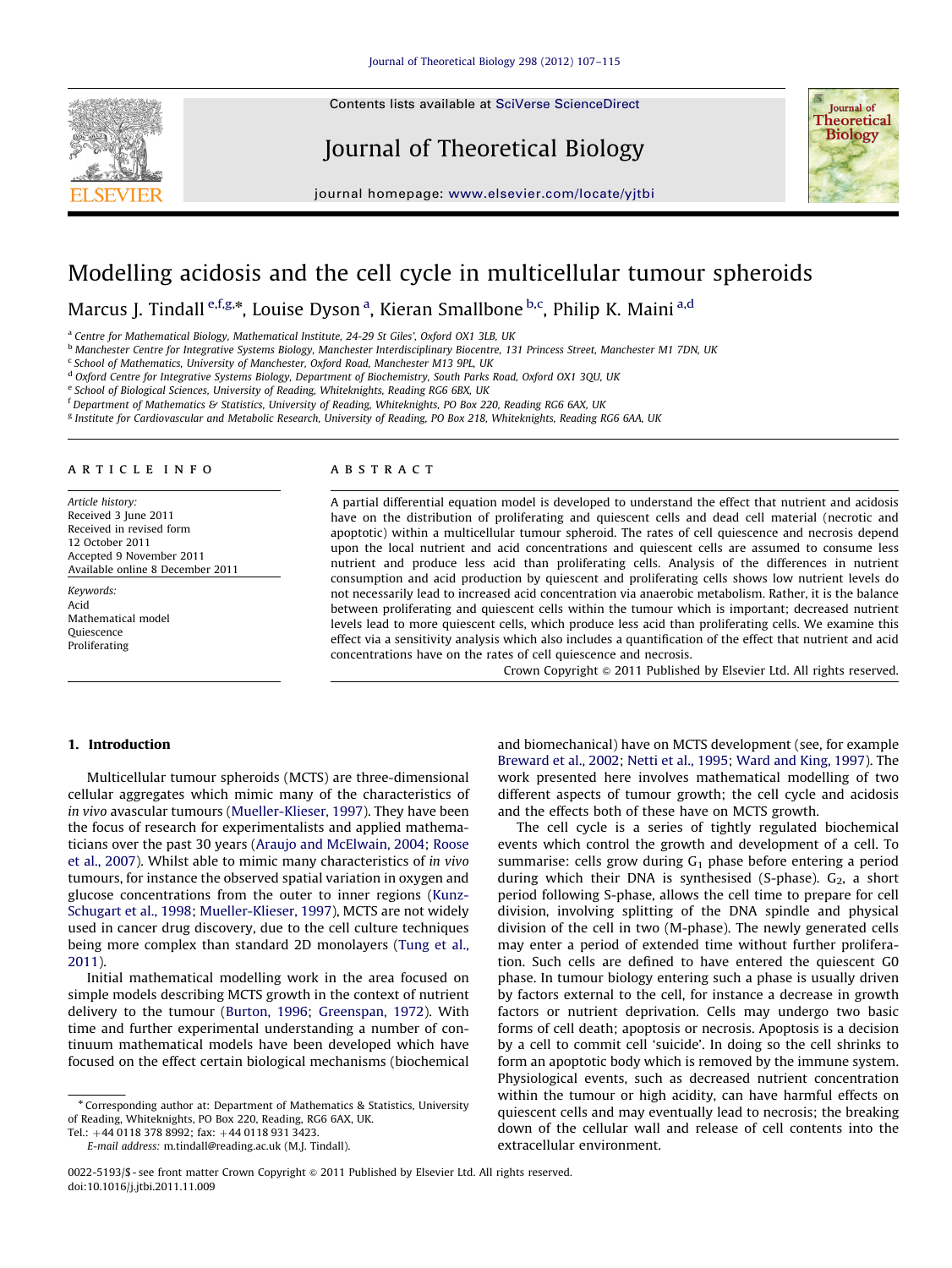Recent experimental and mathematical modelling work has elucidated the importance of pH levels on tumour morphology. Noninvasive magnetic resonance (MR) techniques have been developed to measure both intracellular  $pH$  ( $pH$ <sub>I</sub>) and extracellular pH ( $pH_X$ ) of human and animal tissues ([Gillies et al., 2004,](#page-8-0) [2002\)](#page-8-0). Virtually all tumour pH data to date show an acidic  $pH_X$ and alkaline  $pH<sub>I</sub>$  relative to normal tissue. Moreover, it is found that the  $pH_X$  becomes more acidic as the tumour grows, consistent with reduced perfusion ([Gillies et al., 2002\)](#page-8-0). Clinical specimens have shown that these changes have a molecular basis in upregulation of glucose transporter 1 and the Na<sup> $+$ </sup>/H $+$  exchanger ([Gatenby et al., 2007](#page-8-0)); the developed mathematical models ([Smallbone et al., 2007\)](#page-9-0) have shown excellent agreement with experimental data on the distribution of upregulated cells.

There exists a growing number of mathematical models in the tumour literature which have been developed to understand the role of the cell cycle in tumour growth. These include dynamic models which encorporate simple [\(Bajzer et al., 1997;](#page-8-0) [Bertuzzi](#page-8-0) [et al., 1981](#page-8-0); [Cojocaru and Agur, 1992](#page-8-0); [Hillen et al., 2010](#page-9-0)) or complex [\(Zhao and Ricci, 2010](#page-9-0)) descriptions of the cell cycle, the spatiotemporal distribution of the cell cycle state within MCTS ([Billy et al., 2009](#page-8-0); [Jeon et al., 2010](#page-9-0); [Mahmood et al., 2011](#page-9-0); [Tindall](#page-9-0) [and Please, 2007](#page-9-0); [Tindall et al., 2008\)](#page-9-0) and therapeutic interventions ([Billy et al., 2009](#page-8-0); [Zhao and Ricci, 2010](#page-9-0)). To our knowledge no mathematical model currently exists which has considered how nutrient and acidosis levels affect the spatiotemporal cell cycle state of tumour cells and dead cell material within an avascular tumour.

In this paper we consider a mathematical model of a MCTS which includes a simple model of the cell cycle, where cells are considered to exist in either a proliferating, quiescent or dead cell (due to necrosis or apoptosis) state. The model includes a description of the nutrient and acid concentration within the MCTS. In what follows, the effect these have on the distribution of proliferating cells, quiescent cells and dead cell material and the overall tumour size, is investigated.

# 2. Model formulation

Let  $P(\mathbf{x},t)$ ,  $Q(\mathbf{x},t)$  and  $M(\mathbf{x},t)$  represent the density of proliferating cells, quiescent cells and dead cell material per unit volume, respectively, whose mass conservation is described by

$$
P_t + \nabla \cdot (\mathbf{u}P) = (K_B(C) - K_Q(C, H) - K_A)P + K_P(C)Q,\tag{1}
$$

 $Q_t + \nabla \cdot (\mathbf{u}Q) = K_O(C, H)P - (K_D(C, H) + K_P(C))Q,$  (2)

$$
M_t + \nabla \cdot (\mathbf{u}M) = K_A P + K_D(C, H)Q - \lambda M,\tag{3}
$$

where  $\mathbf{u}(\mathbf{x},t)$  represents the local velocity of the cells and  $K_I$  $(I = B, P, Q, D, A)$  are cell cycle transition, or birth/death rates, which we assume are dependent upon the local diffusible nutrient  $C(\mathbf{x},t)$ and extracellular hydrogen ion (acid) concentration  $H(\mathbf{x},t)$ . We assume that dead cell material is lost from the tumour at a constant rate  $\lambda$  (as first observed in [Greenspan, 1972](#page-8-0)).

We note that our work differs from other models by explicitly accounting for proliferating cells, quiescent cells and dead cell material. Comparative papers [\(Ward and King, 1997,](#page-9-0) [1998\)](#page-9-0) only account for live and dead cells within an MCTS. Although we have recently considered the effect of different spatial velocities, dependent upon the cell cycle state of the cell and the cell's local extracellular nutrient gradient ([Tindall et al., 2008\)](#page-9-0), we have here, for simplicity, assumed that all cells move with the same spatial velocity. This assumption reduces the complexity of having to account for varying cell cycle state structures, as a result of the

varying chemotactic response to the local environment within the tumour.

We will take simple expressions for the  $K_I$  which capture the qualitative behaviour:

$$
K_B(C) = \overline{K}_B C,\tag{4}
$$

$$
K_P(C) = \overline{k}_P C,\tag{5}
$$

$$
K_{\mathcal{Q}}(C,H) = \overline{k}_{\mathcal{Q}}(C_{\infty} - C) + \overline{k}_{\mathcal{Q}}'(H - H_{\infty}),
$$
\n(6)

$$
K_D(C, H) = \overline{K}_D(C_{\infty} - C) + \overline{K}'_D(H - H_{\infty}),
$$
\n(7)

$$
K_A = \overline{k}_A C_\infty. \tag{8}
$$

Here  $K_B(C)$  represents the rate of cell birth,  $K_P(C)$  is the rate of cell transfer from the quiescent to proliferating compartments,  $K<sub>0</sub>(C,H)$  is the rate at which cells move from the proliferating to quiescent compartment (quiescence),  $K_D(C,H)$  is the rate of cell death from the quiescent cell compartment (necrosis),  $K_A(C)$  is cell death from the proliferating cell compartment (apoptosis) and  $C_{\infty}$  and  $H_{\infty}$  denote the concentration, respectively, of nutrient and acid at the tumour boundary which are assumed to be constant.

Acidification leads to death of normal cells due to activation of p53-dependent apoptosis pathways, as well as loss of function of critical pH-sensitive genes ([Park et al., 1999](#page-9-0); [Williams et al.,](#page-9-0) [1999\)](#page-9-0). Tumour cells, however, may be relatively resistant to acidic  $pH<sub>x</sub>$ . Whilst normal cells die in environments with a persistent pH below about 7, tumour cells continue to proliferate in a relatively acidic medium (pH 6.8) [\(Casciari et al., 1992\)](#page-8-0). Beyond this point quiescence and eventually necrosis occur ([Patel](#page-9-0) [et al., 2001\)](#page-9-0). This biological knowledge is reflected in the monotonic increase of quiescence  $K<sub>O</sub>$  and necrosis  $K<sub>D</sub>$  with H.

Given that the rate of diffusion of nutrient throughout the spheroid is rapid compared to the time scale of growth, we adopt the standard quasi steady-state assumption ([Ward and King,](#page-9-0) [1997\)](#page-9-0):

$$
D_{\mathcal{C}}\nabla^2 \mathcal{C} = \sigma_{\mathcal{C}}(P + \epsilon_{\mathcal{C}}Q)\mathcal{C}.
$$
\n(9)

This equation has two nutrient consumption terms, one relating to proliferating cells ( $\sigma_C$ ) and the other to quiescent cells ( $\sigma_C \epsilon_C$ ). Here  $D<sub>C</sub>$  is the nutrient diffusion coefficient.

In the case of acid diffusion throughout the spheroid, we also make a quasi steady-state assumption:

$$
D_H \nabla^2 H = -(P + \epsilon_H Q)(\sigma_H + \sigma'_H(C_{\infty} - C)),
$$
\n(10)

where the acid diffuses at a rate  $D_H$  and  $\sigma_H$  and  $\sigma_H \epsilon_H$  represent the production of acid by proliferating and quiescent cells, respectively. Note that  $C \leq C_{\infty}$  and  $H \geq H_{\infty}$ , given the respective boundary conditions and application of the maximum principle.

In Eqs. (9) and (10),  $\epsilon_C \ll 1$  and  $\epsilon_H \ll 1$ , representing the fact that quiescent tissue is essentially metabolically inactive, consuming significantly less oxygen than its proliferating counterpart and producing significantly fewer hydrogen ions. Tumours rely on anaerobic metabolism and hence produce acid at a rate  $\sigma_H$  under normoxic conditions (the [Warburg \(1930\)](#page-9-0) effect); nonetheless, as oxygen levels decrease, acid production increases linearly at rate  $\sigma'_{H}$  (the Pasteur effect, [Racker, 1974](#page-9-0)). Whilst more complex descriptions of tumour metabolism are possible (see, for example [Bertuzzi et al., 2007](#page-8-0); [Forbes et al., 2006\)](#page-8-0), in this form the size of the parameter space remains tractable.

We adopt the common assumption that the tumour is spherical and thus we will consider solutions in the one-dimensional spherical polar coordinates regime (see [Section 4](#page-4-0)). This assumption allows us to determine the motion of the cells by noting that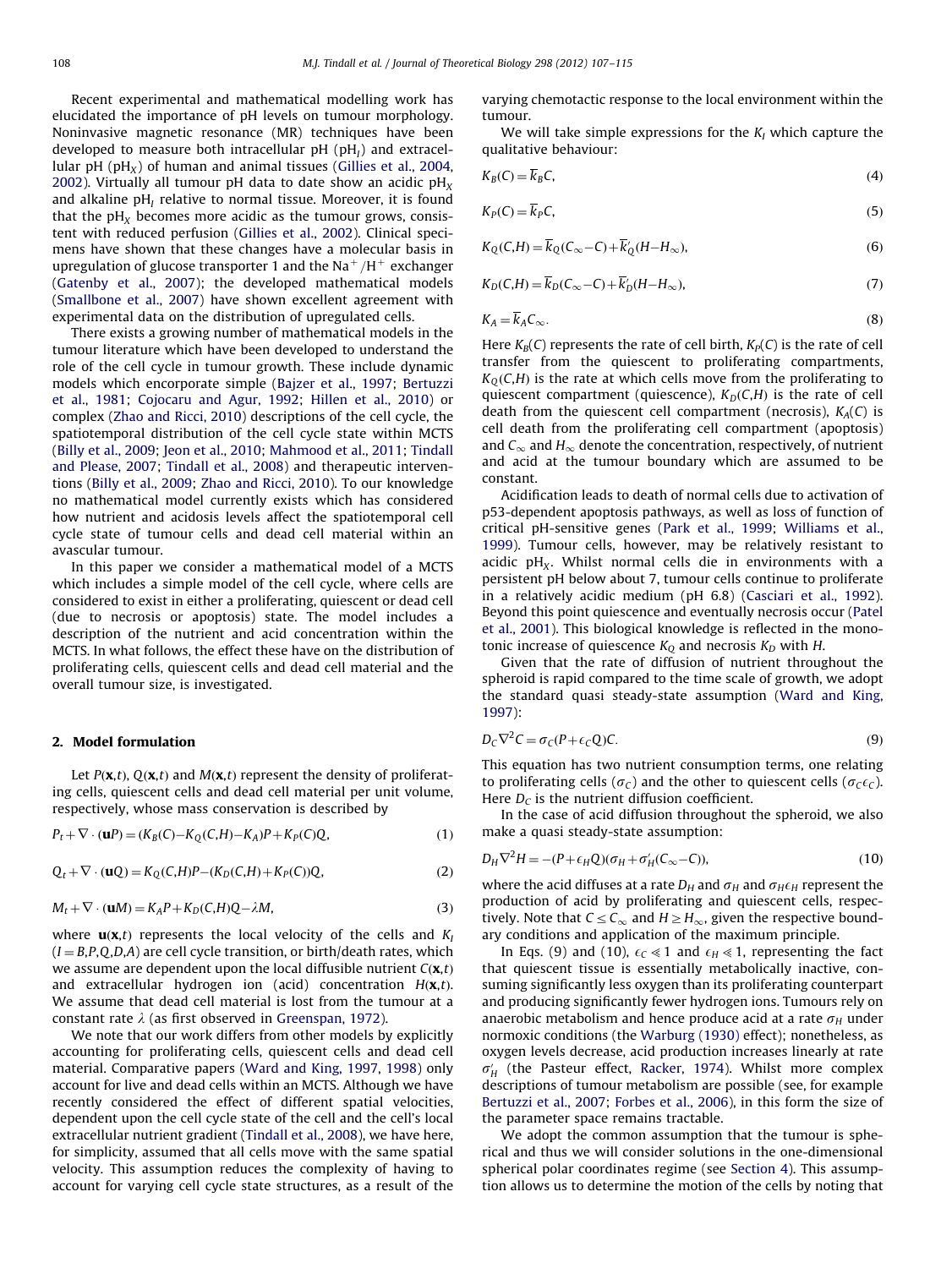<span id="page-3-0"></span>there is no additional space in the tumour (incompressibility) so that

$$
N = P + Q + M,\tag{11}
$$

where N is a constant. This also assumes that cells have similar size. A mass balance equation can then be found by adding Eqs.  $(1)$ ,  $(2)$  and  $(3)$  and then using  $(11)$  to obtain

$$
\nabla \cdot \mathbf{u} = \frac{1}{N} (K_B(C)P - \lambda M). \tag{12}
$$

Throughout this model derivation, we have assumed that various processes follow simple, linear dynamics. It can be argued that these assumptions are too unrealistic to represent complex biological phenomena such as these. However, these processes are poorly understood and, as a first approximation, an assumption of linearity is sufficient to capture qualitatively similar monotonic behaviour (e.g. cell death decreasing with oxygenation and increasing with acidity in Eq. (7)). We would not expect these assumptions to have a marked effect on the model's conclusions.

#### 2.1. Non-dimensionalisation

Eqs.  $(1)$ ,  $(2)$ ,  $(9)$ – $(12)$  are non-dimensionalised according to  $\xi = r/L$ ,  $\tau = t/T$ ,  $p = P/N$ ,  $q = Q/N$ ,  $c = C/C_{\infty}$ ,  $h = (H - H_{\infty})/H_0$  and  $v = Tu/L$ , (13)

where  $L = \sqrt{D_C/(N\sigma_C)}$  and  $T = 1/(k_B C_\infty)$  represent length and time scales, respectively. Due to our problem being spherically symmetric we introduce the radial co-ordinate r. The acid concentration is scaled with respect to  $H_0 = (\sigma_H D_C)/(\sigma_C D_H)$ . Our dimensional system of equations in spherical polar coordinates in the one-dimensional radial direction become

$$
\frac{\partial p}{\partial \tau} + \frac{1}{\xi^2} \frac{\partial}{\partial \xi} (\xi^2 \nu p) = (\kappa_b(c) - \kappa_q(c, h) - \kappa_a) p + \kappa_p(c) q,\tag{14}
$$

$$
\frac{\partial q}{\partial \tau} + \frac{1}{\xi^2} \frac{\partial}{\partial \xi} (\xi^2 \nu q) = \kappa_q(c, h) p - (\kappa_d(c, h) + \kappa_p(c)) q,\tag{15}
$$

$$
m = 1 - p - q,\tag{16}
$$

$$
\frac{1}{\xi^2} \frac{\partial}{\partial \xi} \left( \xi^2 \frac{\partial c}{\partial \xi} \right) = (p + \epsilon_C q) c,\tag{17}
$$

$$
\frac{1}{\xi^2} \frac{\partial}{\partial \xi} \left( \xi^2 \frac{\partial h}{\partial \xi} \right) = -(p + \epsilon_H q)(1 + \sigma_h (1 - c)),\tag{18}
$$

$$
\frac{1}{\xi^2} \frac{\partial}{\partial \xi} (\xi^2 v) = \kappa_b(c) p - \lambda' m,
$$
\n(19)

| Table 1                       |  |
|-------------------------------|--|
| Dimensional parameter values. |  |

where the non-dimensional rates are given by  $\kappa_b(c) = c, \quad \kappa_p(c) = k_p c, \quad \kappa_q(c,h) = k_q(1-c) + k_q'h,$ 

$$
\kappa_d(c,h) = k_d(1-c) + k'_dh, \quad \kappa_a = k_a \quad \text{and} \quad \lambda' = \frac{\lambda}{k_B C_{\infty}},
$$
 (20)

and the remaining non-dimensional parameters are

$$
k_i = \frac{\overline{k}_I}{\overline{k}_B}, \quad \sigma_h = \frac{\sigma'_H C_\infty}{\sigma_H}, \quad k'_d = \frac{\overline{k}'_D H_0}{\overline{k}_B C_\infty} \quad \text{and} \quad k'_q = \frac{k'_q H_0}{\overline{k}_B C_\infty} \tag{21}
$$

for  $i = p,q,d,a$ .

We impose the following boundary and initial conditions. For boundary conditions on C and H we let  $C(\mathbf{x},t) = C_{\infty}$  and  $H(\mathbf{x},t) = H_{\infty}$ . These assume the spheroid grows in a nutrient rich medium whose metabolite concentration remains constant. For the initial conditions we assume all cells are initially proliferating, i.e.  $P=N$ ,  $Q=0$ ,  $M=0$ . For simplicity we assume no cell shedding.

On non-dimensionalising the initial and boundary conditions become

$$
c_{\xi}(0,\tau) = h_{\xi}(0,\tau) = 0
$$
,  $c(\Gamma(\tau),\tau) = 1$ ,  $h(\Gamma(\tau),\tau) = 0$ ,

$$
v(0,\tau) = 0, \quad p(\xi,0) = c(\xi,0) = 1, \quad q(\xi,0) = h(\xi,0) = 0,\tag{22}
$$

where  $\Gamma(\tau) = R(t/T)/L$  is the non-dimensional spheroid radius with

$$
v(\Gamma, \tau) = \frac{d\Gamma}{d\tau} \quad \text{and} \quad \Gamma(0) = \Gamma_0,\tag{23}
$$

where  $R(t)$  is the dimensional radius of the tumour.

#### 2.2. Parameter estimation

The model is dependent on eleven non-dimensional parameters as set out in [Table 2](#page-4-0). These may be estimated from parameters available in the literature as shown in Table 1.

Values for the cell cycle rates specified in the model are not readily available and as such we have determined these as follows. By definition, each time unit  $\tau$  corresponds to one full cell cycle period, which we take to be twelve hours. From this and  $C_{\infty}$  we can determine  $\overline{k}_B = 4.6 \times 10^{-4}$  mM<sup>-1</sup> s<sup>-1</sup> which is in good agreement with experimentally quoted values ([Kumei et al.,](#page-9-0) [1989\)](#page-9-0).

Previous authors have taken  $k_p$ =0.05 and  $k_q$ =0.9 [\(Tindall and](#page-9-0) [Please, 2007](#page-9-0)), which assumes a high rate of quiescence and few cells returning from the quiescent to proliferating compartment. Using this value of  $k_q$ , and assuming that  $\kappa_q(c_Q, 0) = \kappa_q(1, h_Q)$ , allows us to calculate  $k'_q = 4 \times 10^{-2}$ . Here  $c_Q$  and  $h_Q$  are the respective nutrient and acid concentrations at which cells become

| Parameter              | Value                                                | Description                                           | Reference                     |
|------------------------|------------------------------------------------------|-------------------------------------------------------|-------------------------------|
| $D_{\mathcal{C}}$      | $1.5 \times 10^{-5}$ cm <sup>2</sup> s <sup>-1</sup> | Nutrient (oxygen) diffusion coefficient               | Nichols and Foster (1994)     |
| $\sigma_C NC_{\infty}$ | $2.2 \times 10^{-1}$ mM s <sup>-1</sup>              | Tissue nutrient (oxygen) consumption rate             | Banaji et al. (2005)          |
| $\epsilon_c$           | 0.1                                                  | Quiescent: proliferating nutrient ratio               | Bredel-Geissler et al. (1992) |
| $\epsilon_H$           | 0.01                                                 | Quiescent: proliferating metabolic ratio              | Patel et al. (2001)           |
| $C_{\infty}$           | $5 \times 10^{-2}$ mM                                | Normal nutrient (oxygen) concentration                | Banaji et al. (2005)          |
| $D_H$                  | $1.1 \times 10^{-5}$ cm <sup>2</sup> s <sup>-1</sup> | Hydrogen ion diffusion coefficient                    | Patel et al. (2001)           |
| $N\sigma_H$            | $5 \times 10^{-5}$ mM s <sup>-1</sup>                | Hydrogen ion production rate                          | Patel et al. (2001)           |
| $H_{\infty}$           | $5.6 \times 10^{-5}$ mM                              | Normal hydrogen ion concentration                     | Patel et al. (2001)           |
| $R_0$                  | $5-50 \mu m$                                         | Tumour cell radius                                    | Anderson (2005)               |
| $c_{\rm O}$            | $10^{-1}$                                            | Non-dimensional nutrient-induced quiescence threshold | Höckel and Vaupel (2001)      |
| $c_D$                  | $5 \times 10^{-2}$                                   | Non-dimensional nutrient-induced necrosis threshold   | Anderson (2005)               |
| $H_{O}$                | $4 \times 10^{-4}$ mM                                | Acid-induced quiescence threshold                     | Patel et al. (2001)           |
| $H_D$                  | $10^{-3}$ mM                                         | Acid-induced necrosis threshold                       | Patel et al. (2001)           |
| $\sigma_{0:1}$         | 1.6                                                  | Anoxic: normoxic acid production ratio                | Schornack and Gillies (2003)  |
| λ                      | $0.05$ /day                                          | Rate of removal of dead cell material                 | Tanaka et al. (2009)          |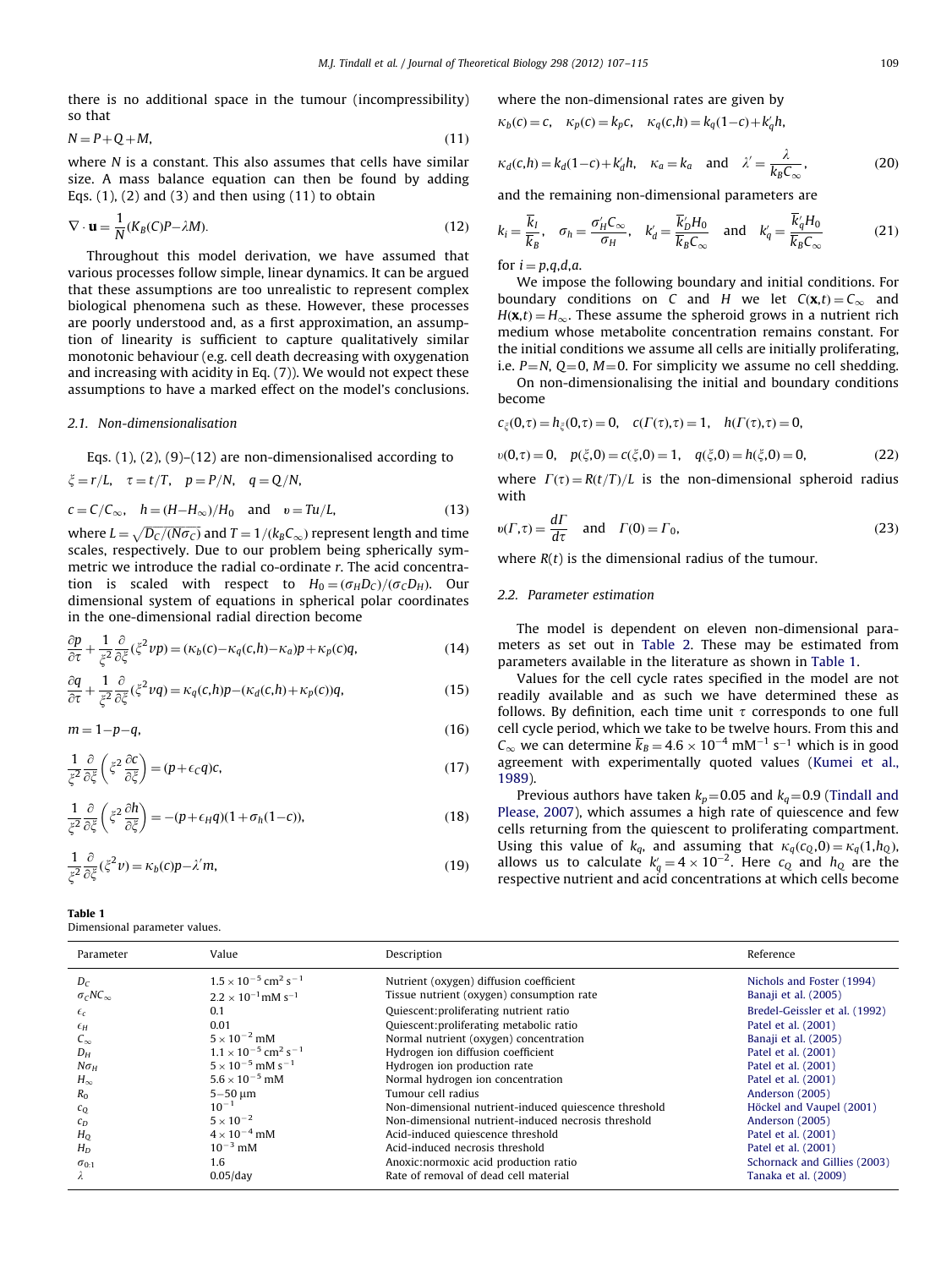<span id="page-4-0"></span>quiescent as given in [Table 1.](#page-3-0) This assumes that the rate of quiescence at the quiescent threshold is the same, whether due to nutrient deprivation or acid concentration. In order to calculate the non-dimensional parameters  $h<sub>O</sub>$  and  $h<sub>D</sub>$ , we have used Eq. (21) to obtain  $H_0 = 1.5 \times 10^{-5}$  mM, and then using Eq. (13),  $h_0 = 20$ and  $h_D$ =60 follow.

To calculate  $k_d$  and  $k_d'$  we use the necrosis thresholds,  $c_D$  and  $h_D$ (see [Table 1](#page-3-0)) and assume the point at which cells die and resume proliferation are equivalent, i.e.  $\kappa_d = \kappa_p$ . This leads to  $k_d = 5 \times$  $10^{-2}$  and  $k'_d = 8 \times 10^{-4}$ . We have chosen a higher death rate of  $k_d$ =0.2 in order to demonstrate particular features of the model as discussed in Section 3. Investigations have shown that widespread apoptosis occurs in cells fixed mid-cycle after around one week, or 14 time units [\(Meikrantz and Schlegel, 1995\)](#page-9-0). As such, we approximate  $k_a = 1/14 = 7 \times 10^{-2}$ .

For the rate of dead cell matter lost from the tumour, we have consulted the work of [Tanaka et al. \(2009\)](#page-9-0) who used a value of  $\lambda = 0.05$ /day in modelling glioma tumours. This leads to a nondimensional value of  $\lambda' = 0.6$ . We have chosen a slightly lower value ( $\lambda'$  = 0.1) to demonstrate specific features of the model, in particular the distribution of quiescence cells at the centre of the tumour, as discussed in the next section.

From Eq. (18) the anoxic  $(c=0)$  to normoxic  $(c=1)$  acid production ratio is  $1+\sigma_h$ . Thus from [Table 1,](#page-3-0)  $\sigma_h = \sigma_{0:1}-1 = 0.6$ .

#### 3. Model analysis

Before turning to numerical solutions of our model we consider how the boundary of the tumour behaves given the interplay between the three cell cycle state compartments—proliferating, quiescent and dead cell matter. We know from the boundary conditions that  $c=1$  and  $h=0$ . Thus Eqs. (1)–(3) reduce to

$$
p_{\tau} = p(1 - p - k_a) + k_p q + \lambda' pm,\tag{24}
$$

$$
q_{\tau} = -pq + \lambda'qm - k_pq,\tag{25}
$$

$$
m_{\tau} = -mp + \lambda'm^2 + k_a p - \lambda'm,\tag{26}
$$

on the boundary of the tumour, where the Eulerian flux terms are zero. The steady-states of this system of equations are given by

$$
(p_1^*, q_1^*, m_1^*) = (0, 0, 1), \quad (p_2^*, q_2^*, m_2^*) = \left(1 - \frac{k_a}{1 + \lambda'}, 0, \frac{k_a}{1 + \lambda'}\right)
$$

$$
(p_3^*, q_3^*, m_3^*) = \left(\frac{k_p(\lambda' - k_p)}{k_p - (1 - k_a)\lambda'}, \frac{1}{k_p}(p_3^*(p_3^* + k_a - 1) - \lambda'p_3^*m_3^*), \frac{k_a k_p}{k_p - (1 - k_a)\lambda'}\right).
$$
(27)

Both  $(p_1^*, q_1^*, m_1^*)$  and  $(p_3^*, q_3^*, m_3^*)$  are biologically unrealistic. In the first case all of the tumour dies and in the second case we must have  $k_p > (1-k_a)\lambda'$ —well outside our parameter range (see Table 2). We thus ignore these and consider the more realistic case of  $(p_2^*, q_2^*, m_2^*)$  which shows the tumour boundary density varies dependent upon the rate of apoptosis and the rate at which dead cell material is removed from the tumour. If these are negligible then the boundary condition of previous authors, e.g. [Ward and King \(1997\)](#page-9-0), holds, but in the next section we consider cases where  $k_d$  and  $\lambda'$  are large enough to affect the densities of live and dead cells at the surface as the tumour grows.

#### 4. Model simulations and results

Numerical solutions to the system of Eqs. (14)–(19), with the respective boundary and initial conditions, were found by applying the method of characteristics to Eqs. (14) and (15) and the Successive Over Relaxation (SOR) method to Eqs. (17) and (18).

Table 2

Non-dimensional model parameters.

| Parameter                                                    | Value                                  |
|--------------------------------------------------------------|----------------------------------------|
| $\Gamma_0$                                                   | 3<br>0.1                               |
| $\epsilon_{\mathsf{C}}$<br>$\epsilon_H$                      | $10^{-2}$                              |
| $\sigma_h$<br>$\begin{array}{c} k_p \\ \lambda' \end{array}$ | 0.6<br>$5 \times 10^{-2}$              |
|                                                              | 0.1<br>0.9                             |
| $\begin{array}{c} k_q \\ k'_q \\ k_d \end{array}$            | $4 \times 10^{-2}$<br>0.2              |
| $\begin{array}{c} k'_d \\ k_a \end{array}$                   | $8 \times 10^{-4}$<br>$7\times10^{-2}$ |
|                                                              |                                        |

The finite volume method was used to solve Eq. (19). Before applying each of these methods, the governing equations were rescaled to a fixed grid by the transformation  $\eta = \xi/\Gamma(\tau)$  given the moving boundary nature of the problem. The parameters used are those shown in Table 2. Model solutions are plotted at  $t = 1, 5, 10$ , 40 and 50 days, respectively. Although we solve the dimensionless system (14)–(19), for illustrative purposes our results are presented in dimensional form.

Typical model results are shown in [Fig. 1\(](#page-5-0)a)–(f). As the spheroid grows, it develops the three distinct regions of proliferating cells on the exterior ([Fig. 1\(](#page-5-0)a)), quiescent cells towards the inner regions [\(Fig. 1\(](#page-5-0)b)) and a mainly dead core of necrotic and apoptotic material (Fig.  $1((c))$ . We note that dead cell material is found throughout the three regions due to the assumed constant rate of apoptosis. The spatial velocity profile of the cells is shown in [Fig. 1](#page-5-0)(d) and is in agreement with results found elsewhere, e.g. [Ward and King \(1997\)](#page-9-0). We note our numerical solutions concur with the boundary values given by  $(p_2^*, q_2^*, m_2^*)$  in Eq. (27).

A comparison of the model with and without acid present is shown in [Fig. 2](#page-6-0). In each case the proliferating, quiescent and dead cell distributions, cell velocity, nutrient and acid concentration profiles were qualitatively equivalent to [Fig. 1\(](#page-5-0)a)–(f). Including acid in the tumour had no impact on the tumour size or the radial velocity profile. This is because the rates of necrosis and quiescence by acidosis are considerably smaller (three orders of magnitude) than the rates due to a decrease in nutrient concentration.

We also investigated varying the rate of necrosis  $k_d$  and the rate at which dead cell matter  $\lambda$  is lost from the tumour. A necrosis rate lower than that used here, i.e.  $0.05 \leq k_d \leq 0.2$  led to more quiescent cells accumulating at the centre of the tumour and an increase in tumour size. Likewise an increase led to a smaller tumour and an even thinner quiescent region than shown in [Fig. 1\(](#page-5-0)b). Increasing  $\lambda'$ means dead matter is lost faster from the tumour, leading to a smaller tumour with more quiescent cells at the centre and less necrotic material than that shown in [Fig. 1\(b\) and \(c\).](#page-5-0) These results show that the balance between these two rates has an important affect on the distribution of quiescent cells within the tumour. Our final parameter set was chosen to demonstrate the general MCTS cell cycle structure that of a mainly necrotic core with a small proliferating rim and intervening quiescent region. Variations in these parameters, and thus the quiescent cell and dead cell matter distribution, did not have an effect on drawing conclusions from the results which follow.

#### 4.1. Nutrient consumption and acid production

We wish to understand the effect that different rates of nutrient consumption and acid production by proliferating and quiescent cells, respectively, have on the overall growth and development of the tumour. In [Fig. 3](#page-7-0), we vary the value of  $\epsilon_C$ ,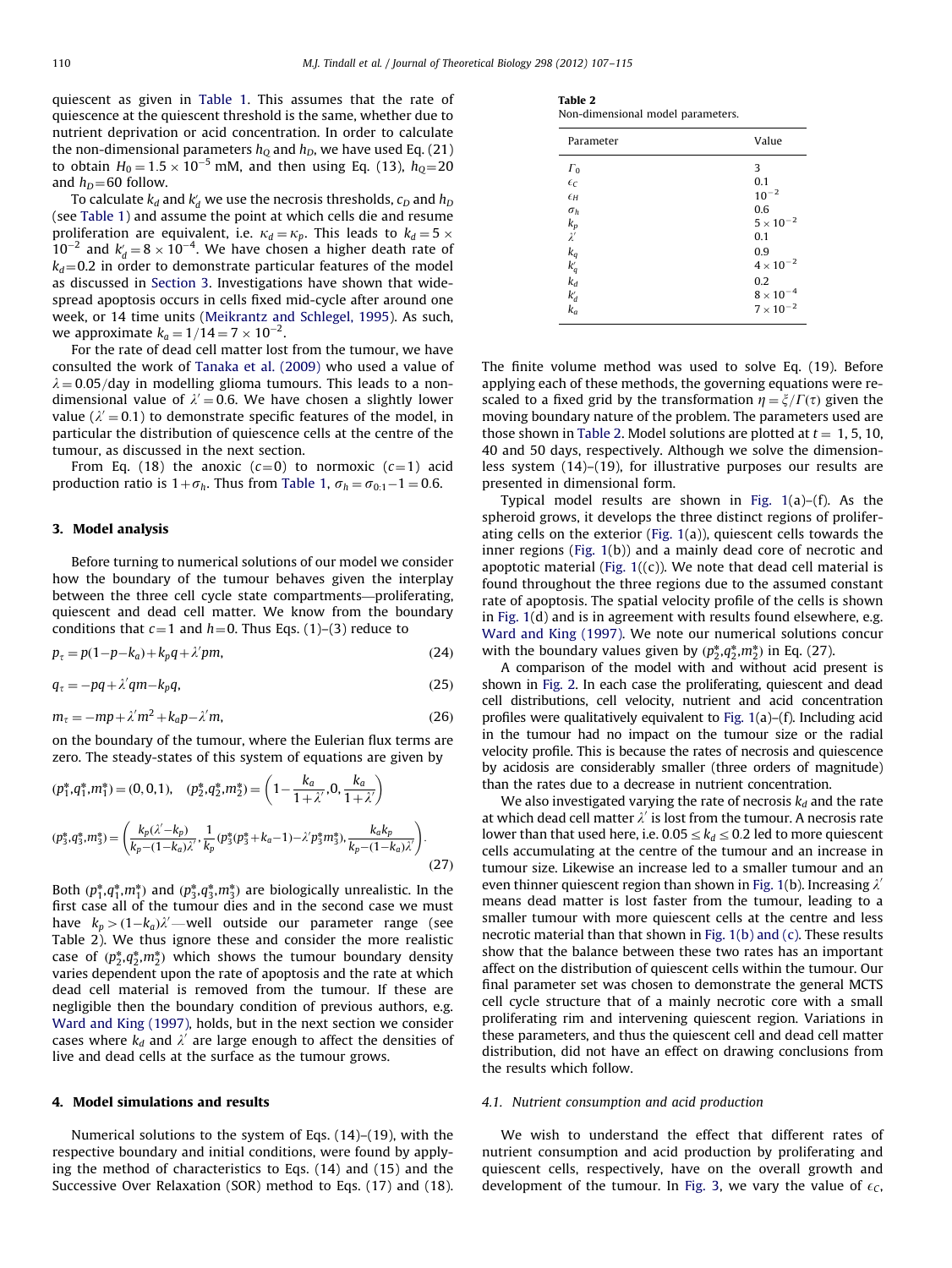<span id="page-5-0"></span>

Fig. 1. Numerical simulations typical of the model showing the main dynamical behaviour during the first 50 days of growth (the tumour reaches a diameter of 0.896 mm). The tumour obtains a final steady-state after a period of 80 days (with a 0.921 mm diameter) as seen in [Fig. 2](#page-6-0). Parameter values used were as detailed in [Table 2.](#page-4-0) (a) Proliferating cell distribution,  $P(r,t)$ . (b) Quiescent cell distribution,  $Q(r,t)$ . (c) Dead cell matter distribution,  $M(r,t)$ . (d) Cell velocity,  $v(r,t)$ . (e) Nutrient concentration,  $C(r,t)$ , and (f) Acid concentration,  $H(r,t)$ .

the difference in the rate of nutrient consumption by proliferating and quiescent cells. [Fig. 3\(](#page-7-0)a) and (b) compares the total radius and the radial velocity for three values of  $\epsilon_C$  when hydrogen ions are present with  $\epsilon_H = 0.01$ , and when no hydrogen ions are present. Increasing the value of  $\epsilon_C$  results in a slower rate of growth and a smaller steady-state radius; an increased rate of oxygen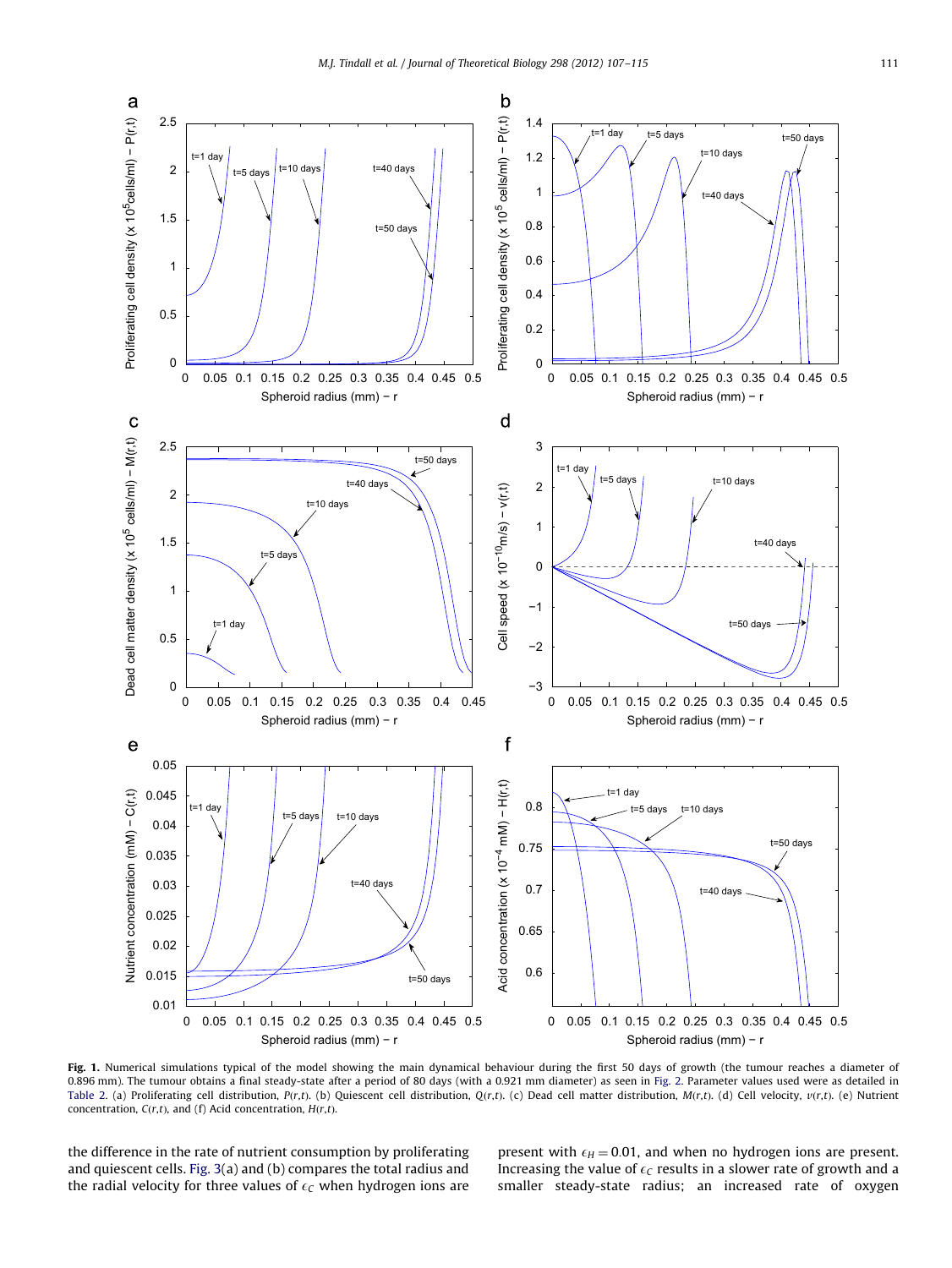<span id="page-6-0"></span>

Fig. 2. Comparing the effect of acidosis on the size of the tumour in respect of the spheroid radius (a) and radial velocity (b), calculated from Eq. (23). The solid line denotes in the presence of acid and the dotted broken line is in the absence of acid ( $k_q^\prime=0=k_d^\prime$ ). In both cases all other parameters were held constant as defined in [Table 2.](#page-4-0) (a) Outer radius of the tumour –  $R(t)$ . (b) Radial velocity of the tumour –  $dR(t)/dt$ .

consumption by quiescent cells means the nutrient concentration falls more rapidly and more cells become quiescent. Thus there are fewer proliferating cells available to increase the tumour size.

However, increasing  $\epsilon_C$  leads to a lower concentration of acid throughout the tumour as shown in [Fig. 3](#page-7-0)(d), a rather counterintuitive result. We expect that decreasing the nutrient concentration would lead to a higher acid concentration via anaerobic metabolism (the term  $\sigma_h(1-c)$  in Eq. (18)). Our model includes the well known biological result that a decrease in nutrient concentration leads to a higher rate of quiescence and therefore fewer proliferating cells. Since quiescent cells produce less acid than proliferating ones via  $\epsilon_H$ , our results indicate that this leads to a decrease in the acid concentration within the tumour. This result is demonstrated by setting  $\epsilon_H = 0$ ; as  $\epsilon_C$  increases the acid concentration decreases (results not shown).

Our finding here shows the importance that the cell cycle state can have on the development of the tumour. By anaerobic metabolism alone, we would expect an increase in the acid concentration throughout the tumour. Including a description of proliferating and quiescent cells and the difference in acid production between them can counteract this effect. When the overall number of proliferating cells is greater than that of quiescent cells we expect a higher acid concentration as dictated by  $\epsilon_H \ll 1$ . When, however, the number of proliferating cells is less than the number of quiescent cells, less acid is produced and although the nutrient concentration is low, the effect of anaerobic metabolism on the acid concentration is secondary to that of the cell cycle state. We note that varying  $\sigma_h$  alone had only a marginal affect on the acid concentration, i.e.  $0 \leq \sigma_h \leq 1$  only resulted in a decrease in the spheroid radius of  $R \sim 0.025$ .

## 4.1.1. Nutrient and acid effect on quiescence and necrosis

The rates of cell quiescence and necrosis are dependent upon both the concentration of nutrient and acid. In this section we wish to quantify and compare the effect that nutrient and acid concentration have on the transition to these cell states.

In order to compare cell necrosis via a reduction in the nutrient or an increase in acid concentration, we define

$$
f_d = \frac{\int_{\Omega} k_d (1 - c) - k'_d h \, d\Omega}{\int_{\Omega} k_d (1 - c) + k'_d h \, d\Omega},\tag{28}
$$

where  $\Omega$  is the volume of the tumour at steady-state. This relationship defines the ratio of the difference in cell death due to nutrient deprivation or acidosis with the total amount of cell death in the tumour due to each mechanism. When  $f_d = 1$  necrosis is dominated by a decrease in nutrient concentration, whilst when  $f_d = -1$  acidosis has a greater effect than nutrient deprivation. We varied  $k_d$  and  $k'_d$  according to  $0.01 \le k_d \le 0.1$  and  $10^{-4} \le k'_d \le 10^{-3}$ , respectively. [Fig. 4\(](#page-8-0)a) shows that necrosis is dominated by a decrease in the nutrient concentration rather than acidosis; a result of  $k_d'$  being three orders of magnitude less than  $k_d$ .

Cellular quiescence via either a decrease in nutrient concentration or increase in acid concentration, can be compared in a similar way such that

$$
f_q = \frac{\int_{\Omega} k_q (1 - c) - k'_q h \, d\Omega}{\int_{\Omega} k_q (1 - c) + k'_q h \, d\Omega}.
$$
\n(29)

Similar to Eq. (28) this relationship defines the ratio of the difference in cell quiescence due to nutrient deprivation or acidosis with the total amount of cell quiescence in the tumour. Here we have varied  $k_q$  and  $k'_q$  according to  $0.1 \leq k_q \leq 1$  and  $0.01 \leq k'_q \leq 0.1$ , respectively, as shown in [Fig. 4](#page-8-0)(b). Similar to cell death via necrosis, cell quiescence is more sensitive to a change in acid concentration when the rate of quiescence due to the nutrient concentration is reduced.

# 5. Summary and conclusions

A mathematical model describing the growth of a MCTS and the effects that nutrient and acid concentrations have on the distribution of proliferating and quiescent cells and dead cell material (via necrosis and apoptosis) throughout the tumour has been formulated and solved.

We have found that the distribution of proliferating and quiescent cells can have important consequences on the amount of acid produced in the tumour. Decreased nutrient levels do not necessarily lead to excessive acid concentration via anaerobic metabolism. Instead, because quiescent cells produce less acid than proliferating cells, when the nutrient concentration is low, there are more quiescent and fewer proliferating cells and hence the increased effect of anaerobic metabolism is negligible. Our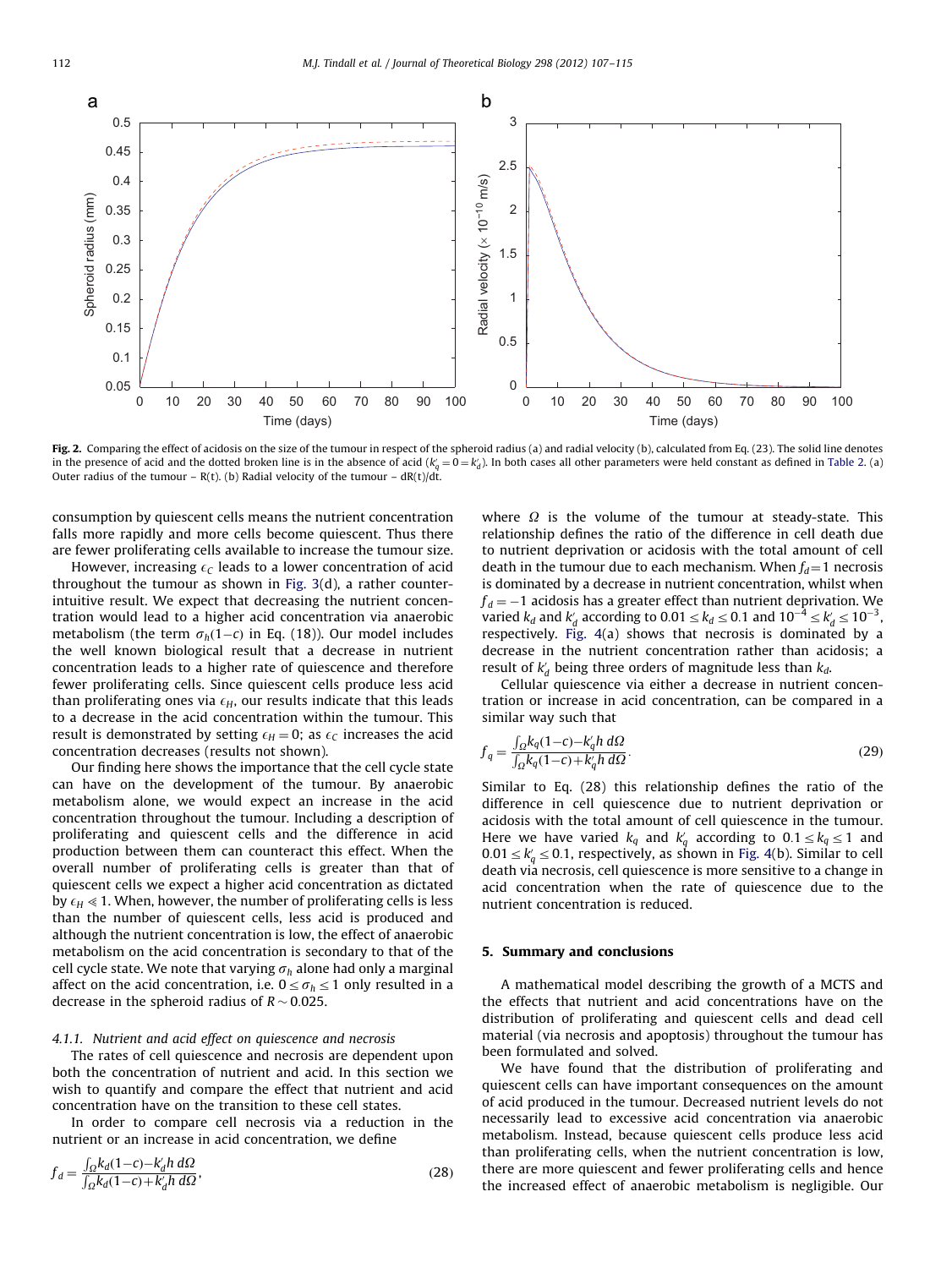<span id="page-7-0"></span>

Fig. 3. (a) and (b) comparing the effect of different rates of nutrient consumption by quiescent versus proliferating cells on the overall size of the MCTS. (c)-(f) The effect the different rates have on nutrient and acid concentrations, proliferating cell density and velocity profiles. In (c)–(f) solid lines are for when  $\epsilon_c = 0.1$  and dotted lines when  $\epsilon_c = 1$ . In both cases all other parameters were held constant as defined in [Table 2](#page-4-0). (a) Outer radius of the tumour – R(t). (b) Radial velocity of the tumour – dR(t)/dt. (c) Nutrient concentration –  $C(r, t)$ . (d) Acid concentration –  $H(r, t)$ . (e) Proliferating cell distribution –  $P(r, t)$ . (f) Proliferating cell velocity –  $v(r, t)$ .

result here is dependent upon the rates of anaerobic metabolism and cells moving from the proliferating to quiescent cell compartments, which have been obtained from experimental data in the literature for a number of cancer cell lines.

Analysis of the model has also quantified the difference in cell quiescence and death due to either the local nutrient or acid concentration. In the case of necrosis we varied the rates of necrosis due to nutrient deprivation and acidosis, respectively, over one order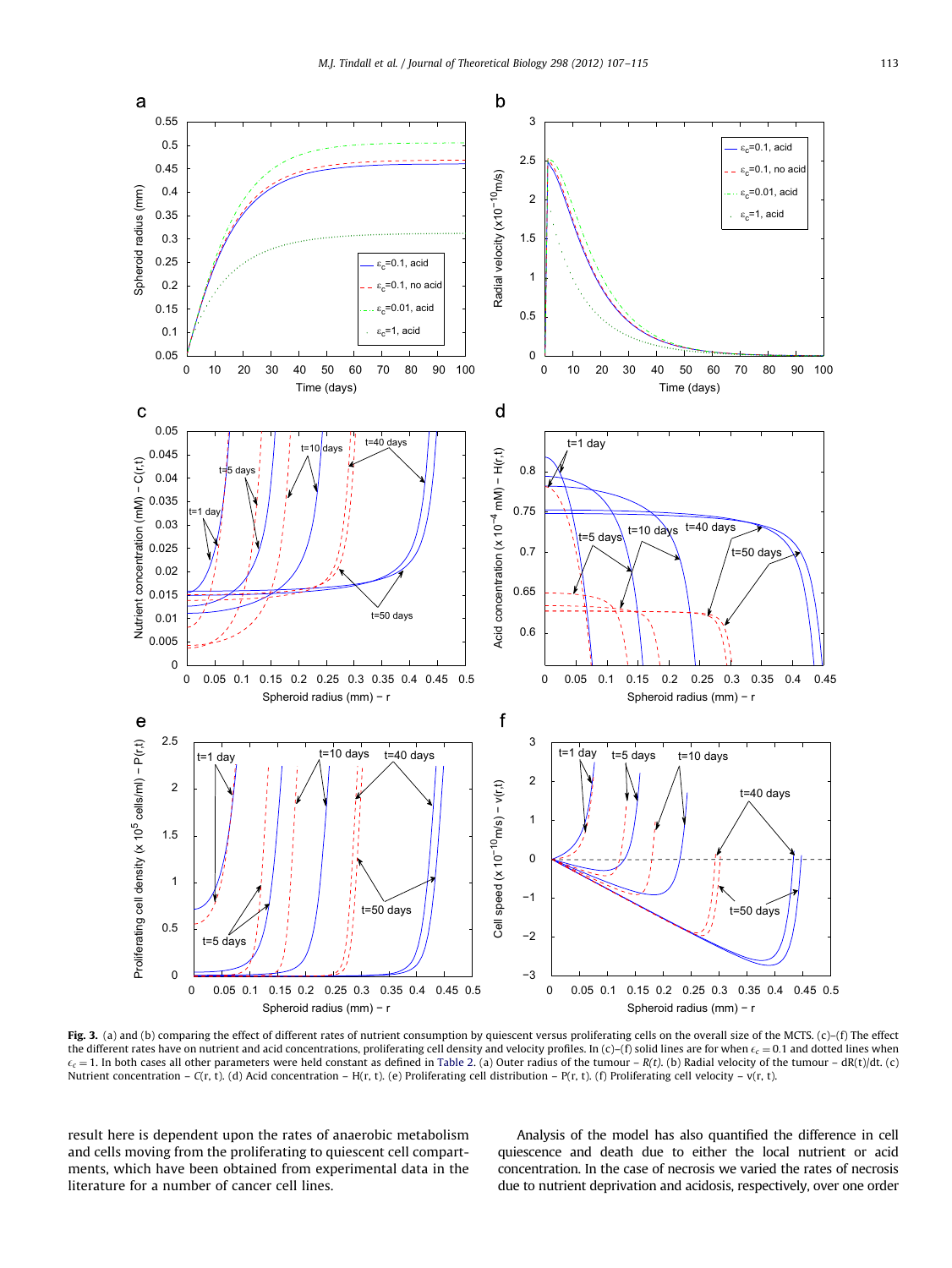<span id="page-8-0"></span>

Fig. 4. The effect of nutrient and acid concentration on cell necrosis (a) and quiescence (b). Here  $f_d$  quantitatively compares the effect of cell death via anaerobic metabolism versus acidosis to the total amount of cell death and is defined by Eq. (28) (when  $f_d = 1$  necrosis is dominated by a decrease in nutrient concentration, whilst when  $f_d = -1$  acidosis dominates). Likewise Eq. (29) expresses a similar quantity in the context of cell quiescence. The results show that: (a) a decrease in nutrient concentration dominates over acidosis in terms of affecting cell death; and (b) quiescence via acidosis begins to dominate only after the rate of quiescence via anaerobic metabolism reaches a threshold level. Further details are provided in [Section 4.1.1](#page-6-0).

of magnitude. By then comparing the overall number of dead cells produced via each mechanism we were able to determine that both necrosis and quiescence are dominated by the nutrient rather than acid concentration. In the case of necrosis, it is clear that this is the result of considerable variation between the necrosis rates due to each mechanism. We note that altering our model to include proliferating cell death via necrosis and quiescent cell death via apoptosis does not alter the spatiotemporal distribution of cells in the tumour, but merely reduces the tumour size (results not shown).

Our results have shown that whilst nutrient and acid concentrations are independently important in affecting tumour growth, in understanding the 'bigger picture' one needs to account for the effect that the cell cycle state of the cells within the tumour has on their concentration. Effectively, the cell cycle state of the cells and respective nutrient and acid concentrations are thus interdependent systems. This result could be taken into account in respect of therapeutic strategies; it is important to quantify the ratio of proliferating and quiescent cells within the tumour in order to understand the effect of decreased nutrient concentrations. A reduction in nutrient concentration may not simply lead to an increase in the acid concentration within the tumour.

Furthermore, it has been shown that lowering acidity levels can inhibit cancer cell invasion ([Robey et al., 2009](#page-9-0)) and therefore a greater understanding of the control of acidosis is required, especially if one envisions combination treatments involving angiogenesis, which will affect nutrient levels. One of the major challenges of transferring insights such as those gained from the present study into clinical practice will be to determine precisely where the patient is in parameter space as treatments may have very different effects on two different patients. Not only does this illustrate the difficulties in trying to develop general treatment protocols, but also the difficulties of drug testing without a profound knowledge of the underlying mechanisms affecting the spatiotemporal cell cycle state of cells within a tumour.

In the work presented here we have neither considered the effect of acidosis on the rate of apoptosis nor have we accounted for the difference in intracellular and extracellular acid and their subsequent effects. Such issues would need to be addressed in future work.

## Acknowledgements

MJT is grateful to the Research Councils UK for providing him with an RCUK Fellowship during periods in which this research was undertaken. KS acknowledges the support of the BBSRC/ EPSRC grant BB/-C008219/1 ''The Manchester Centre for Integrative Systems Biology (MCISB)''. PKM was partially supported by a Royal Society-Wolfson Merit award and Award No. U54CA143970 from the National Cancer Institute. The content is solely the responsibility of the authors and does not necessarily reflect the views of the National Cancer Institute or the National Institutes of Health.

#### References

- Anderson, A.R.A., 2005. A hybrid mathematical model of solid tumour invasion: the importance of cell adhesion. Math. Med. Biol. 22, 163–186.
- Araujo, R.P., McElwain, D.L.S., 2004. A history of the study of solid tumour growth: the contribution of mathematical modelling. Bull. Math. Biol. 66 (5), 1039–1092.
- Bajzer, Z., Vuk-Pavlovic, S., Huzak, M., 1997. Mathematical modeling of tumor growth kinetics. In: Adam, J.A. (Ed.), A Survey of Models for Tumor Immune System Dynamics. , Birkhaeuser, Boston, pp. 89–133.
- Banaji, M., Tachtsidis, I., Delpy, D., Baigent, S., 2005. A physiological model of cerebral blood flow control. Math. Biosci. 194, 125–173.
- Bertuzzi, A., Fasano, A., Gandolfi, A., Sinisgalli, C., 2007. ATP production and necrosis formation in a tumour spheroid model. Math. Model. Nat. Phenom. 2 (3), 30–46.
- Bertuzzi, A., Gandolfi, A., Giovenco, M.A., 1981. Mathematical models of the cell cycle with a view to tumor studies. Math. Biosci. 53, 159–188.
- Billy, F., Ribba, B., Saut, O., Morre-Trouilhet, H., Colin, T., Bresch, D., Boissel, J.P., Grenier, E., Flandrois, J.P., 2009. A pharmacologically based multiscale mathematical model of angiogenesis and its use in investigating the efficacy of a new cancer treatment strategy. J. Theor. Biol. 260, 545–562.
- Bredel-Geissler, A., Karbach, I., Walenta, S., Vollrath, L., Mueller-Klieser, W., 1992. Proliferation-associated oxygen consumption and morphology of tumor cells in monolayer and spheroid culture. J. Cell. Physiol. 153, 44–52.
- Breward, C.J.W., Byrne, H.M., Lewis, C.E., 2002. The role of cell-cell interactions in a two-phase model for avascular tumour growth. J. Math. Biol. 45, 125–152.
- Burton, A.C., 1996. Rate of growth of solid tumors as a problem of diffusion. Growth 30, 157–176.
- Casciari, J.J., Sotirchos, S.V., Sutherland, R.M., 1992. Variations in tumor cell growth rates and metabolism with oxygen concentration, glucose concentration, and extracellular pH. J. Cell. Physiol. 151, 386–394.
- Cojocaru, L., Agur, Z., 1992. A theoretical analysis of interval drug dosing for cellcycle-phase-specific drugs. Math. Biosci. 109 (1), 85–97.
- Forbes, N.S., Venkatasubramanian, R., Henson, M.A., 2006. Incorporating energy metabolism into a growth model of multicellular tumor spheroids. J. Theor. Biol. 242 (2), 440–453.
- Gatenby, R.A., Smallbone, K., Maini, P.K., Rose, F., Averill, J., Nagle, R.B., Worrall, L., Gillies, R.J., 2007. Cellular adaptations to hypoxia and acidosis during somatic evolution of breast cancer. Br. J. Cancer 97, 646–653.
- Gillies, R.J., Raghunand, N., Garcia-Martin, M.L., Gatenby, R.A., 2004. pH imaging. IEEE Eng. Med. Biol. 23, 57–64.
- Gillies, R.J., Raghunand, N., Karczmar, G.S., Bhujwalla, Z.M., 2002. MRI of the tumor microenvironment. J. Magn. Reson. Imag. 16, 430–450.
- Greenspan, H.P., 1972. Models for the growth of a solid tumor by diffusion. Stud. Appl. Math. 51 (4), 317–340.